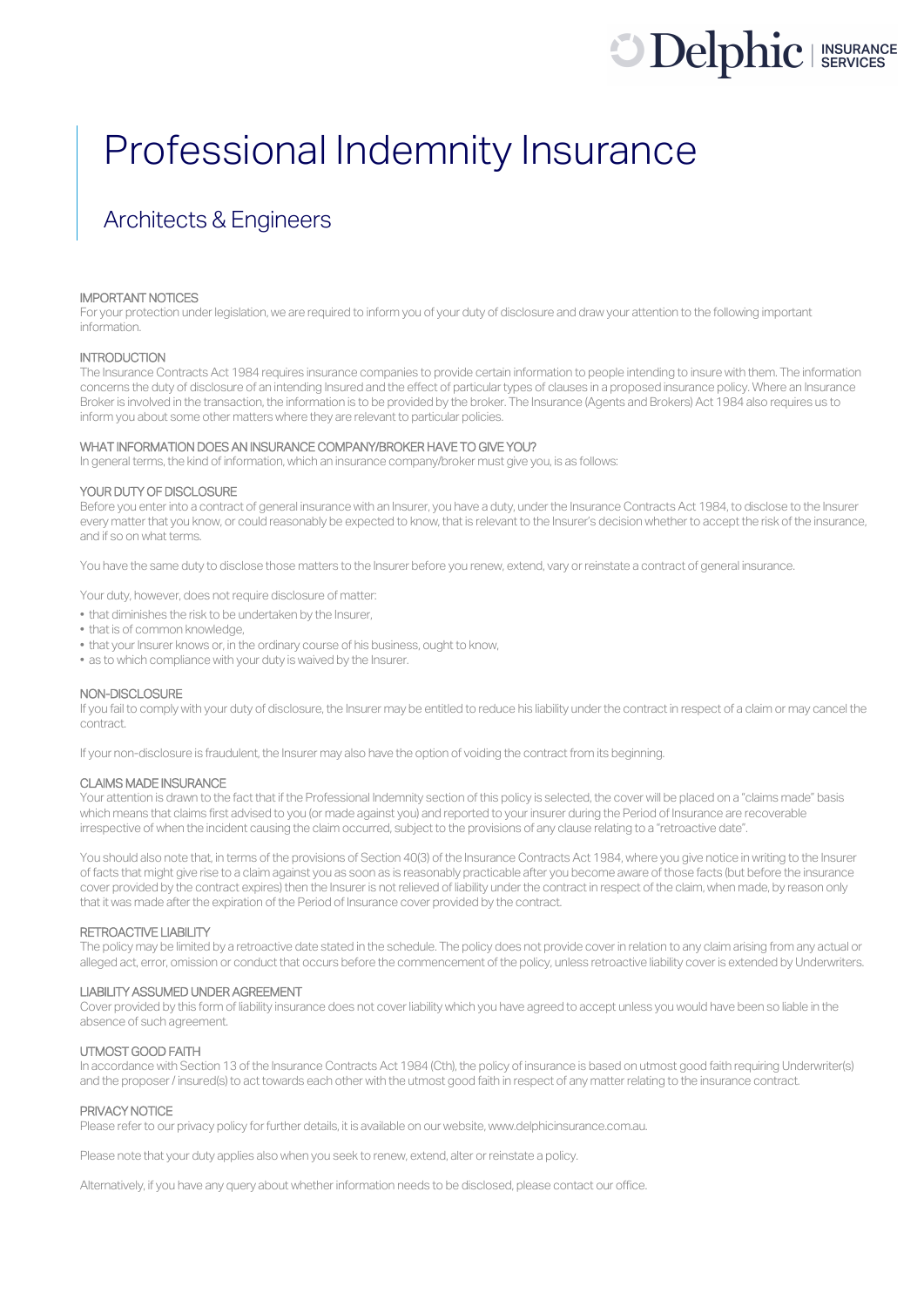

Insurance application form

The purpose of this application form is for us to find out more about you. You must provide us with all information which may be material to the cover you wish to purchase.and which may influence the insurers decision whether to insure you, what cover we offer you or the premium they charge you.

#### How to complete this form

The individual who completes this application form should be a senior member of staff at the company and should ensure that they have checked with other senior managers and colleagues responsible for arranging the insurance that the questions are answered accurately and as completely as possible. Once completed, please return this form to us signed and dated, as well as any additional documentation to support your proposal.

#### Section 1: Company Details

1.1 Please state the name and address of the principal company for whom this insurance is required. Cover is also provided for the subsidiaries of the principal company, but only if you include the data from all of these subsidiaries in your answers to all of the questions in this form.

|     | Company name:                                        |     |                                |  |  |
|-----|------------------------------------------------------|-----|--------------------------------|--|--|
|     | Primary Address (Address, State, Postcode, Country): |     |                                |  |  |
|     | Website Address:                                     |     |                                |  |  |
| 1.2 | Date the business was established (DD / MM / YYYY):  |     |                                |  |  |
| 1.3 | Number of employees:                                 |     |                                |  |  |
| 1.4 | Date of company financial year end (DD / MM / YYYY): |     |                                |  |  |
| 1.5 | Are you GST registered?                              | Yes | If yes, please state your ABN: |  |  |

1.6 Please state your gross revenue in respect of the following years:

|                          | Last complete FY | Estimate for current FY | Estimate for next FY |
|--------------------------|------------------|-------------------------|----------------------|
| Domestic revenue:        |                  |                         |                      |
| USA revenue:             |                  |                         |                      |
| Other territory revenue: |                  |                         |                      |
| Total gross revenue:     |                  |                         |                      |
|                          |                  |                         |                      |

#### 1.7 For stamp duty purposes please provide a percentage breakdown of your estimated revenue by state or territory:

| NSW (%):    | VIC (%):   | QLD (%): | SA (%):  |  |
|-------------|------------|----------|----------|--|
| WA (%):     | TAS (%):   | NT (%):  | ACT (%): |  |
| O'Seas (%): | Гotal (%): |          |          |  |

#### 1.8 Please provide details for the primary contact for this insurance policy:

| Contact name:  | Position:         |  |
|----------------|-------------------|--|
| Email address: | Telephone number: |  |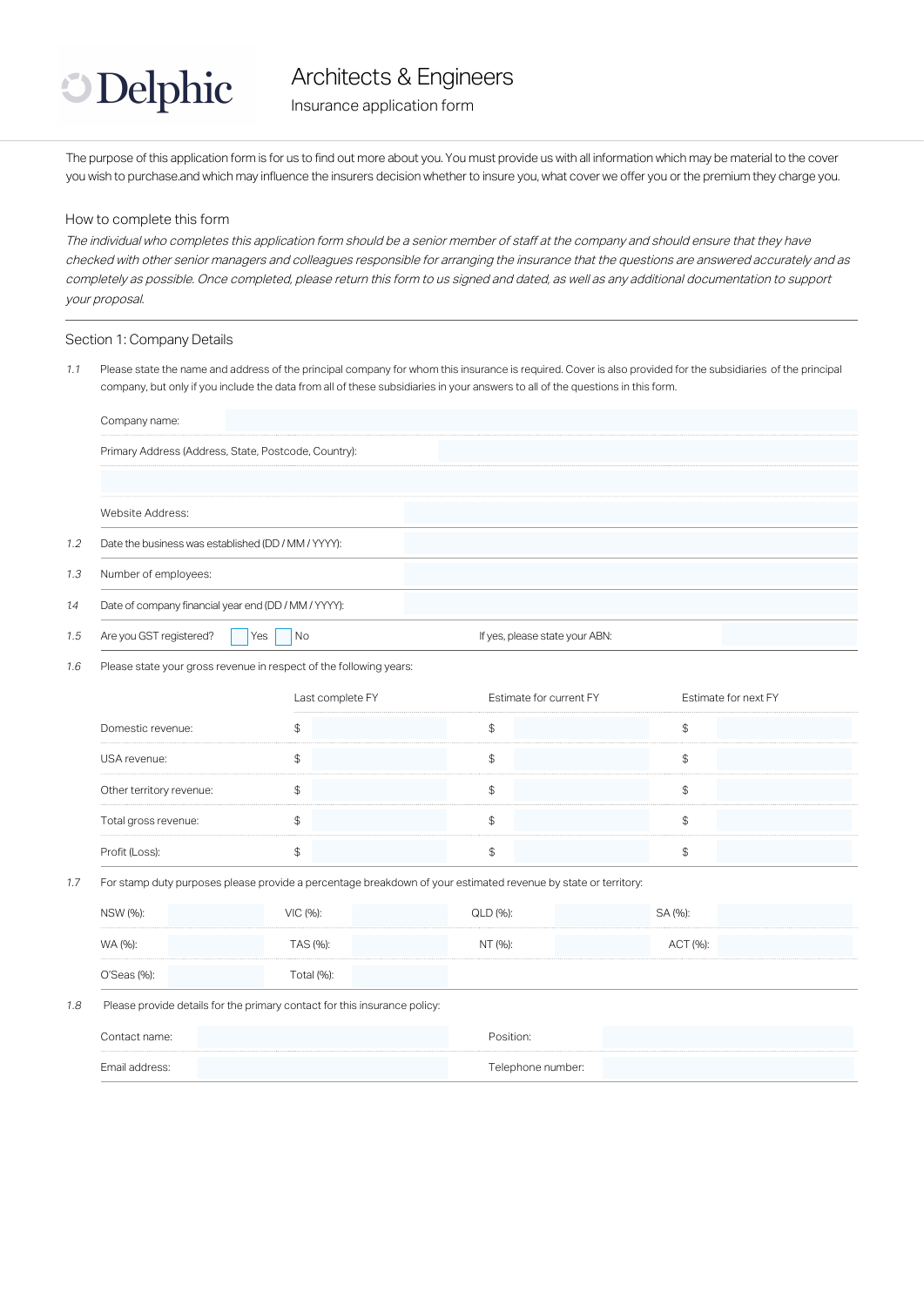

#### Section 2: Activities

2.1 Please describe below the products and services supplied by your business:

2.2 Please provide an approximate percentage breakdown of how your revenue is generated from your products and services:

| Acoustic engineering:                  | $\%$ | HVAC engineering:               | %    |
|----------------------------------------|------|---------------------------------|------|
| Aeronautical engineering:              | $\%$ | Hydraulic / fire engineering:   | %    |
| Architectural:                         | %    | Interior design:                | %    |
| Building surveying:                    | $\%$ | Land surveying:                 | $\%$ |
| Chemical engineering:                  | %    | Landscape architect:            | %    |
| Civil engineering:                     | $\%$ | Marine engineering:             | %    |
| Corrosion engineering:                 | %    | Marine surveying:               | $\%$ |
| Drafting engineering:                  | %    | Mechanical engineering:         | $\%$ |
| Electrical engineering:                | %    | Nuclear engineering:            | %    |
| Environmental engineering:             | $\%$ | Plumbing engineering:           | $\%$ |
| Expert witness:                        | $\%$ | Project / construction manager: | $\%$ |
| Feasibility studies:                   | %    | Quantity surveying:             | %    |
| Foundation / underpinning engineering: | %    | Structural engineering:         | %    |
| Geologists:                            | $\%$ | Town planning:                  | %    |
| Geotechnical / soil engineering:       | %    | Other (please provide details): | %    |

2.3 Please provide a percentage breakdown of your revenue generated from your products and services supplied to the following:

| Airports (airside):       | %    | Industrial buildings:           | %    |
|---------------------------|------|---------------------------------|------|
| Airports (landside):      | $\%$ | Marine structures:              | %    |
| Amusement structures:     | %    | Mechanical plant:               | %    |
| Basements:                | $\%$ | Mines:                          | %    |
| Bridges:                  | %    | Petrochemical / refineries:     | %    |
| Building envelope:        | %    | Public buildings:               | $\%$ |
| Bulk handling structures: | $\%$ | Railways:                       | $\%$ |
| Cladding:                 | %    | Roads / highways:               | %    |
| Commercial buildings:     | $\%$ | Roofs:                          | %    |
| Condominiums:             | %    | Swimming pools:                 | $\%$ |
| Dams:                     | $\%$ | Tunnels:                        | $\%$ |
| Domestic buildings:       | $\%$ | Water / sewerage systems:       | %    |
|                           |      | Other (please provide details): | %    |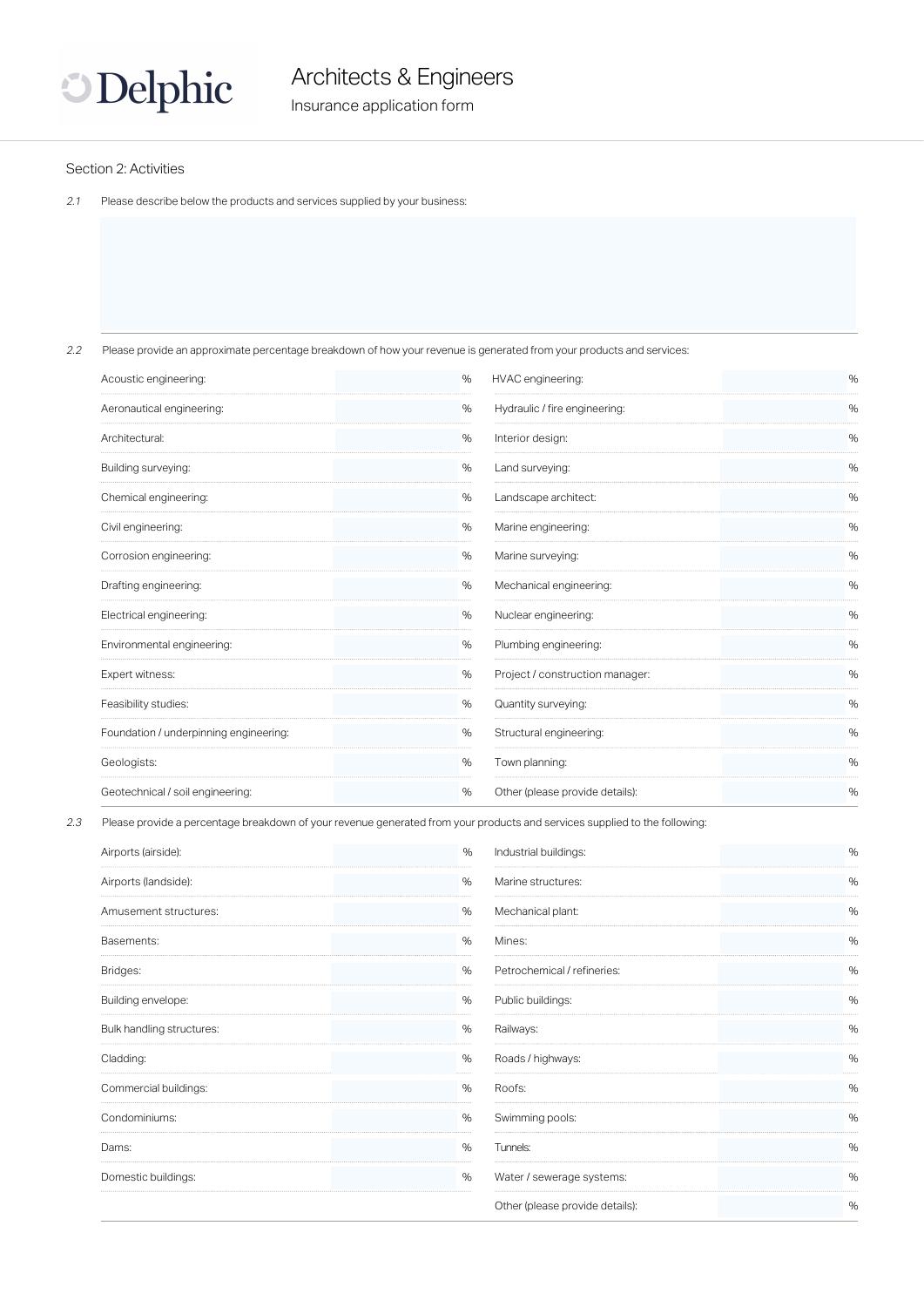**Delphic** 

Insurance application form

| 2.4 | Please state whether you belong to any associations related to your products and services: If you<br>have answered "yes", please list below: |                       | Yes                                                                                                                                  | No                    |
|-----|----------------------------------------------------------------------------------------------------------------------------------------------|-----------------------|--------------------------------------------------------------------------------------------------------------------------------------|-----------------------|
|     |                                                                                                                                              |                       |                                                                                                                                      |                       |
| 2.5 | Please state whether you construct or erect any structure or provide any installation services:                                              |                       | Yes                                                                                                                                  | No                    |
| 2.6 | Please state whether you manufacture, fabricate or assemble any product:                                                                     |                       | N <sub>o</sub><br>Yes                                                                                                                |                       |
| 2.7 |                                                                                                                                              |                       | Please state whether you assume responsibility under contract for any services or products declared in 2.5 or 2.6 above: If you have | N <sub>o</sub><br>Yes |
|     | answered "yes" to questions 2.5, 2.6 or 2.7 please provide full details:                                                                     |                       |                                                                                                                                      |                       |
|     |                                                                                                                                              |                       |                                                                                                                                      |                       |
|     |                                                                                                                                              |                       |                                                                                                                                      |                       |
|     |                                                                                                                                              |                       |                                                                                                                                      |                       |
|     | Section 3: Contract & Risk Management Information                                                                                            |                       |                                                                                                                                      |                       |
| 3.1 | Please complete the following in respect of your three largest projects in the past three years:                                             |                       |                                                                                                                                      |                       |
|     | Name of client                                                                                                                               | Nature of work        | Annual contract income                                                                                                               | Duration              |
|     |                                                                                                                                              |                       |                                                                                                                                      |                       |
|     |                                                                                                                                              |                       |                                                                                                                                      |                       |
|     |                                                                                                                                              |                       |                                                                                                                                      |                       |
| 3.2 | Approximately how many customers do you have?                                                                                                |                       |                                                                                                                                      |                       |
| 3.3 | Do you always carry out work under a written contract signed by every client?                                                                |                       | No<br>Yes                                                                                                                            |                       |
| 3.4 |                                                                                                                                              |                       | Please describe how, if at all, you limit your liability for consequential loss or financial damages under a written contract:       |                       |
|     |                                                                                                                                              |                       |                                                                                                                                      |                       |
|     |                                                                                                                                              |                       |                                                                                                                                      |                       |
|     |                                                                                                                                              |                       |                                                                                                                                      |                       |
| 3.5 | Please describe your legal review process, if any, before entering into new contracts or agreements:                                         |                       |                                                                                                                                      |                       |
|     |                                                                                                                                              |                       |                                                                                                                                      |                       |
|     |                                                                                                                                              |                       |                                                                                                                                      |                       |
|     |                                                                                                                                              |                       |                                                                                                                                      |                       |
| 3.6 | Do you employ subcontractors? If                                                                                                             | N <sub>o</sub><br>Yes |                                                                                                                                      |                       |
|     | "yes", please state:                                                                                                                         |                       |                                                                                                                                      |                       |
|     |                                                                                                                                              |                       | a) the approximate percentage of your revenue, in your current financial year, that will be paid to subcontractors (%):              |                       |
|     | b) whether you sign reciprocal hold harmless agreements:                                                                                     |                       | N <sub>o</sub><br>Yes                                                                                                                |                       |
|     | c) whether you ensure that contractors have their own errors and omissions and general liability insurance:                                  |                       |                                                                                                                                      | N <sub>o</sub><br>Yes |
|     | If you answered "yes" to c) above, what is the limit of liability that subcontractor must purchase? \$                                       |                       |                                                                                                                                      |                       |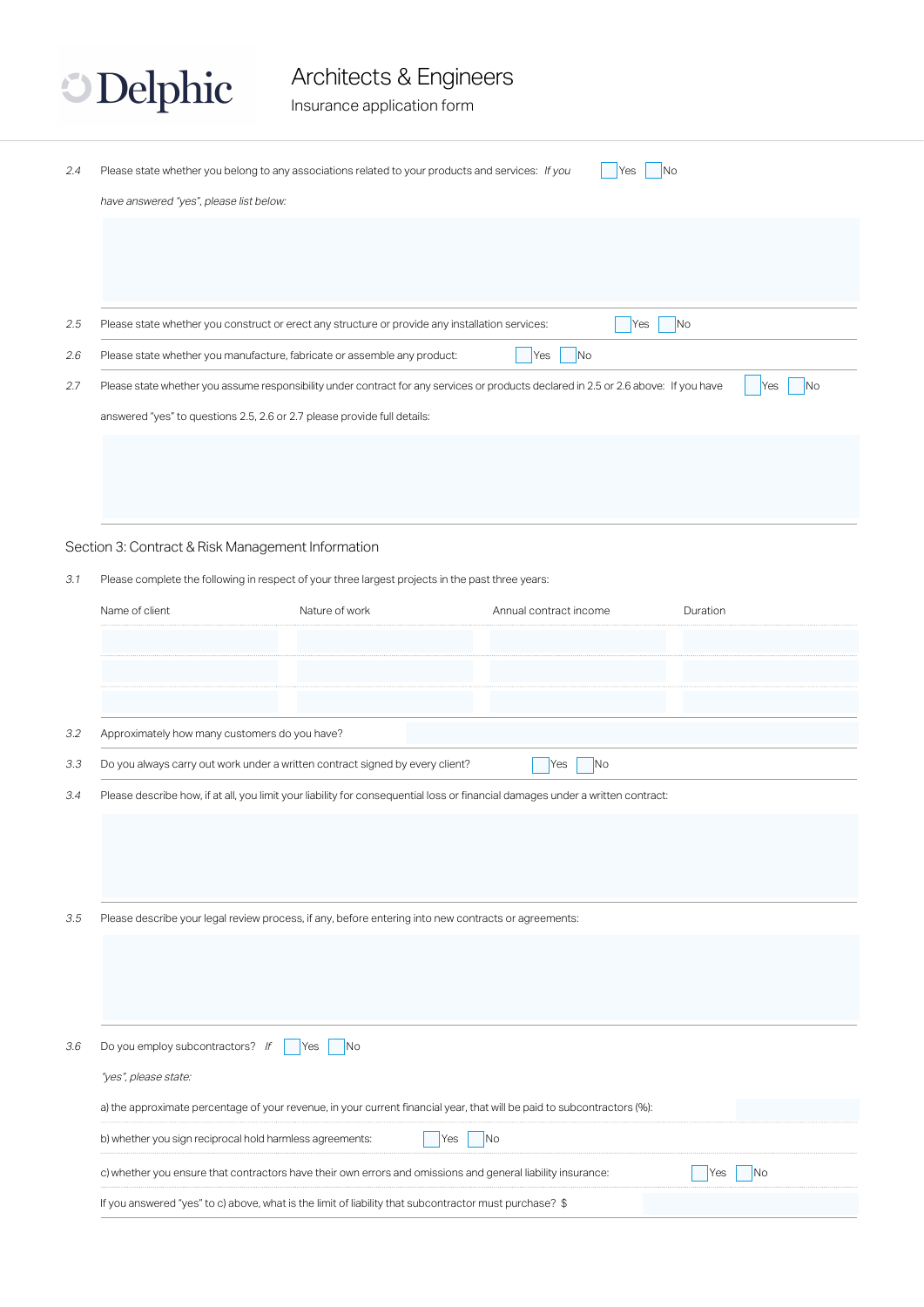

#### Section 4: Property Cover

If you require property cover, you can find a business pack proposal form at <www.delphicinsurance.com.au/proposals>

#### Section 5: Claims Experience

5.1 Please state whether you are aware of any incident:

| a) which may result in a claim under any of the insurance for which you are applying to purchase in this application form:                                      |  |
|-----------------------------------------------------------------------------------------------------------------------------------------------------------------|--|
| b) which resulted in legal action being made against any of the companies to be insured within the last 5 years:                                                |  |
| c) or cease and desist orders been made against you;                                                                                                            |  |
| d) which resulted in a partner or director being found guilty of any criminal, dishonest or fraudulent activity or been investigated by<br>any regulatory body? |  |

If you have answered "yes" to any of the above then please describe the incident, including the monetary amount of the potential claim or the monetary amount of any claim paid or reserved for payment by you or by an insurer. Please include all relevant dates, including a description of the status of any current claim which has been made but has not been settled or otherwise resolved.

5.2 Please provide details of your current Professional Indemnity insurance, if applicable, and what you require for the next year of insurance:

|                             | Retroactive date<br>(MM / YY)                                                                                                           | Effective date<br>(MM / YY) | Limit | Deductible | Premium | Insurer |
|-----------------------------|-----------------------------------------------------------------------------------------------------------------------------------------|-----------------------------|-------|------------|---------|---------|
| Current:                    |                                                                                                                                         |                             |       |            |         |         |
| Required:                   |                                                                                                                                         |                             |       |            | N/A     | N/A     |
|                             | Please provide details of your current General Liability insurance, if applicable, and what you require for the next year of insurance: |                             |       |            |         |         |
|                             |                                                                                                                                         | Effective date<br>(MM / YY) | Limit | Deductible | Premium | Insurer |
| Current:                    |                                                                                                                                         |                             |       |            |         |         |
| Required:                   |                                                                                                                                         |                             |       |            | N/A     | N/A     |
|                             | Please tick whether you require quotes for any of the following covers:                                                                 |                             |       |            |         |         |
| Cyber and Privacy Liability |                                                                                                                                         |                             |       |            |         |         |
|                             |                                                                                                                                         |                             |       |            |         |         |
| Management Liability        |                                                                                                                                         |                             |       |            |         |         |